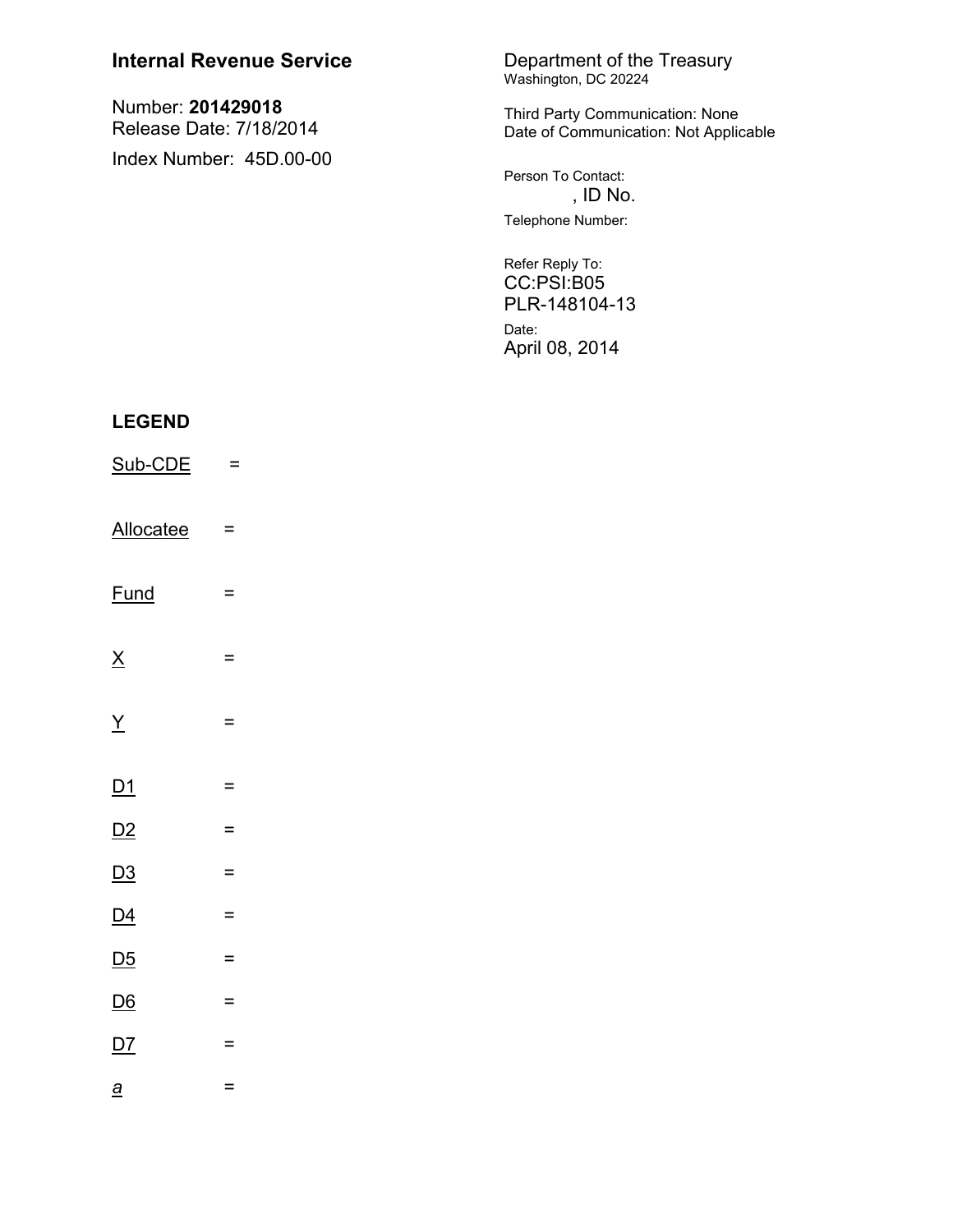PLR-148104-13 2

*b* = ------ *c* =

Dear :

This letter responds to your letter dated November 22, 2013, and related correspondence, submitted on behalf of Sub-CDE, requesting a letter ruling involving the new markets tax credit (NMTC) under § 45D of the Internal Revenue Code. The ruling concerns the application of the 6-month cure period under § 1.45D-1(e)(6) of the Income Tax Regulations to the transaction described below.

## **FACTS**

The information submitted states that Allocatee, a nonprofit corporation, and Sub-CDE, a limited liability company (LLC), were formed to serve or provide investment capital for low-income communities or low-income persons. Allocatee became a qualified community development entity (CDE) on D1. Sub-CDE became a CDE on D2.

X, a national banking association, wholly owns Y, an LLC. Y wholly owns Fund, also an LLC. Both Y and Fund are treated as disregarded entities for federal tax purposes.

Pursuant to an allocation agreement effective D3, the Department of Treasury Community Development Financial Institutions Fund made a NMTC allocation to Allocatee. Based on that allocation, Allocatee sub-allocated \$*a* of NMTC to Sub-CDE. On D4, X, through Y, made a capital contribution in the amount of \$*a* to Fund. Fund, in turn, made a capital contribution of \$*a* in cash to Sub-CDE in exchange for a *b*% membership interest. Allocatee holds the remaining *c*% membership interest in Sub-CDE. On or about D3, Sub-CDE designated Fund's capital contribution in Sub-CDE as a qualified equity investment (QEI).

Sub-CDE, X, and Fund have worked diligently to find qualified low-income community investments (QLICIs) to invest the cash by D5, in order to satisfy the substantially-all requirement under § 45D(b)(1)(B) by the end of the 12-month period specified in § 1.45D-1(c)(5)(iv). The parties have considered a number of projects. Due to difficult circumstances, however, the parties have not been able to close on any of the projects. On D6, Sub-CDE became aware (or reasonably should have become aware) of its inability to invest in any of the QLICIs by D5.

## **RULING REQUESTED**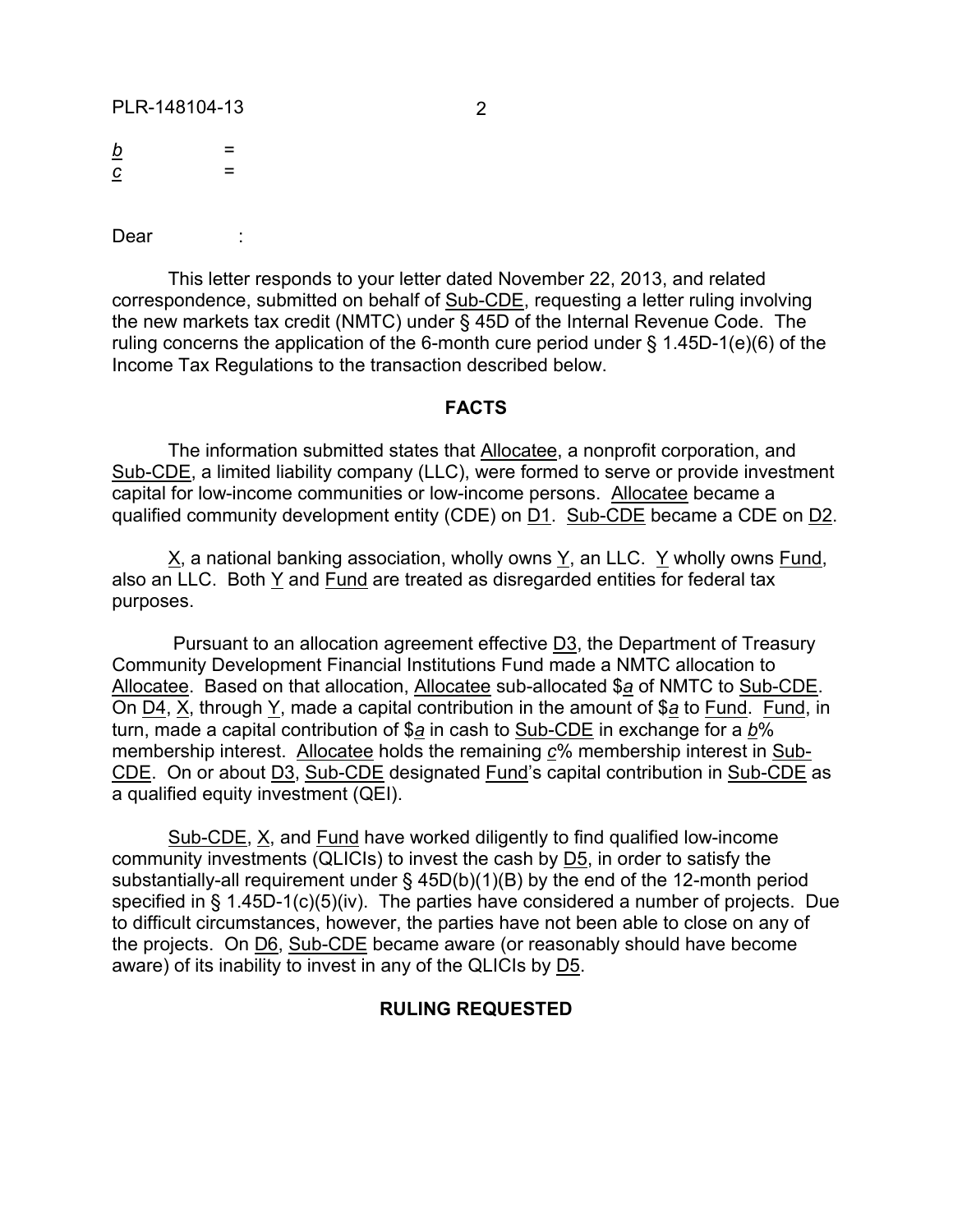The 6-month cure period described in § 1.45D-1(e)(6) is available to correct Sub-CDE's failure to invest substantially all of the proceeds of the QEI in a QLICI within the 12-month period specified in § 1.45D-1(c)(5)(iv).

## **LAW AND ANALYSIS**

Section 45D(a)(1) provides that, for purposes of § 38, in the case of a taxpayer who holds a QEI on a credit allowance date of such investment which occurs during the taxable year, the NMTC for such taxable year is an amount equal to the applicable percentage of the amount paid to the CDE for such investment at its original issue. Section 45D(a)(3) provides that the term "credit allowance" date means, with respect to any QEI, (A) the date on which such investment is initially made, and (B) each of the 6 anniversary dates of such date thereafter.

Section 45D(b)(1) provides that the term QEI means any equity investment in a CDE if (A) such investment is acquired by the taxpayer at its original issue (directly or through an underwriter) solely in exchange for cash, (B) substantially all of such cash is used by the CDE to make QLICIs, and (C) such investment is designated for purposes of § 45D(b) by the CDE.

Section 45D(d)(1) provides that the term QLICI means (A) any capital or equity investment in, or loan to, any qualified active low-income community business, (B) the purchase from another CDE of any loan made by such entity which is a QLICI, (C) financial counseling and other services to businesses located in, and residents of, lowincome communities, and (D) any equity investment in, or loan to, any CDE.

Section 1.45D-1(c)(5)(i) provides that, except for the seventh year of the 7-year credit period, the term "substantially all" means at least 85 percent. The substantially all requirement must be satisfied for each annual period in the 7-year credit period using either the direct-tracing calculation or the safe-harbor calculation as provided in the section. For the first annual period, the substantially-all requirement is treated as satisfied if either the direct-tracing calculation or the safe-harbor calculation is performed on a single testing date and the result of the calculation is at least 85 percent.

Section 1.45D-1(c)(5)(iv) provides that the taxpayer's cash investment received by a CDE is treated as invested in a QLICI only to the extent that the cash is so invested within the 12-month period beginning on the date the cash is paid by the taxpayer (directly or through an underwriter) to the CDE.

Section 1.45D-1(e)(6) provides that, if a QEI fails the substantially-all requirement, the failure is not a recapture event if the CDE corrects the failure within 6 months after the date the CDE becomes aware (or reasonably should have become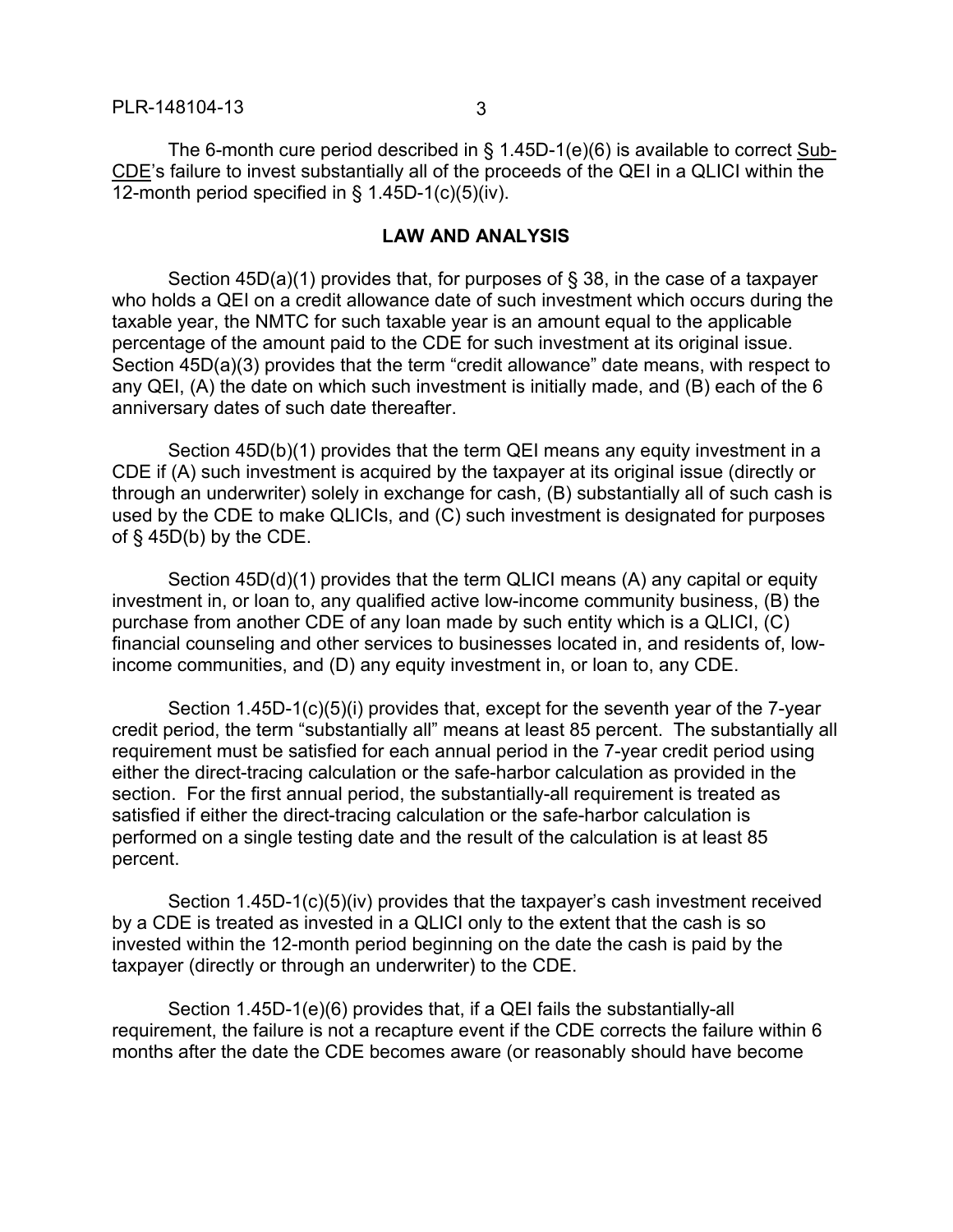aware) of the failure. Only one correction is permitted for each QEI during the 7-year credit period.

## **CONCLUSION**

Under § 45D(a)(3)(A), the first NMTC is claimed on the date on which the QEI is initially made. Section 45D(b)(1)(B) includes within the definition of a QEI any equity investment in a CDE if substantially all of such cash is used by the CDE to make QLICIs. Section 1.45D-1(c)(5)(iv) provides that the taxpayer's cash investment received by a CDE is treated as invested in a QLICI only to the extent that the cash is so invested within the 12-month period beginning on the date the cash is paid by the taxpayer (directly or through an underwriter) to the CDE. Failure to meet the substantially-all requirement within the 12-month period means that the taxpayer's cash investment is not treated as a QEI on the date the taxpayer's initial investment is made. However, § 1.45D-1(e)(6) provides a one-time 6-month cure period if a QEI fails the substantially-all requirement.

Based on the information submitted and representations made, we conclude that the 6-month cure period under § 1.45D-1(e)(6) is available to correct Sub-CDE's failure to invest substantially all of the proceeds the QEI in a QLICI by D5. However, the 6 month cure period is not automatically tacked on to the 12-month period specified in  $\S$  1.45D-1(c)(5)(iv). As the rule states, the 6-month cure period begins on the date the CDE becomes aware (or reasonably should have become aware) of the failure to invest substantially all of the QEI proceeds in a QLICI within the 12 month period. On D6, Sub-CDE became aware (or reasonably should have become aware) of its inability to invest in any QLICIs by D5. Therefore, Sub-CDE must correct its failure to invest substantially all of the proceeds of the QEI in a QLICI no later than D7.

We express no opinion regarding the application of any other provisions of the Code or regulations.